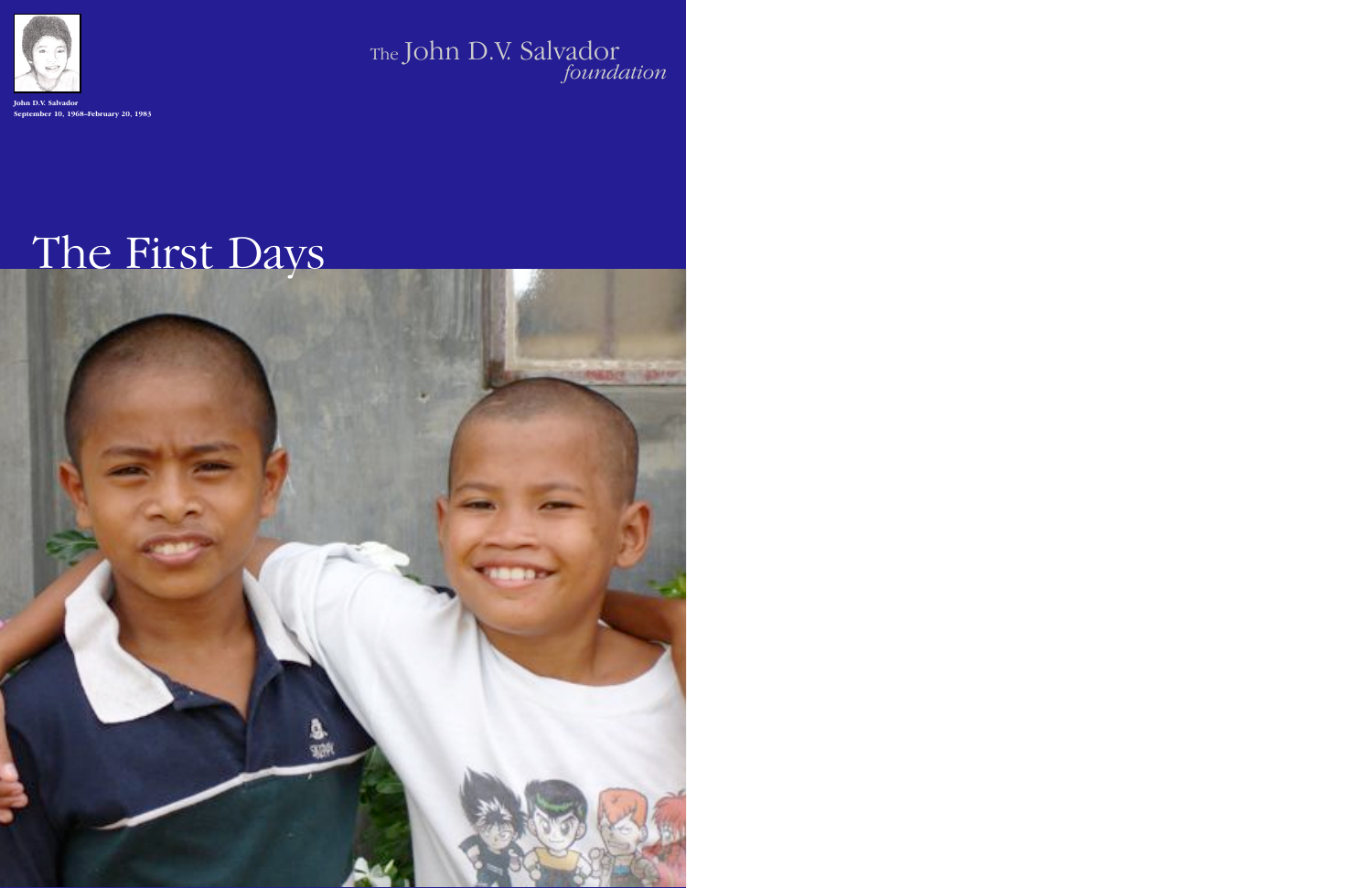*Life drastically changes once children abandon the streets for the comforts of St. Martin de Porres. Here, the tales of four who are thriving in their new home.*

### **TEA**

TEA, 13, LOVES A GOOD LAUGH and is often found giggling with a friend over a joke, usually her own! But before she came to SMDP, her smiles were a rarity. Her family, once happy, fell upon hard times when her father died and a fire destroyed their home. Penniless and homeless, the family splintered, with her mother working around the clock, leaving Tea and her siblings to roam the streets. Tea began sniffing glue and seemed destined for tragedy until one day she and her siblings visited the SMDP soup kitchen in Manila, where they lodged temporarily until Father Boyet opened the SMDP residential facility in Bustos Bulacan. There, Tea beat her addiction and has become a diligent student, learning skills that each day distance her further from a painful past.

### **JENNIE**

A 14-YEAR-OLD FULL OF AMBITION, Jennie, thanks to her new home at St. Martin, has



DEAR FRIENDS: This first year of the John D.V. Salvador Foundation (JDVSF) has been an exciting and remarkable one. For this I have only you to thank. I am deeply humbled by your support for our mission to help at-risk children in the memory of my brother John D.V. Salvador, who was tragically taken from us at the age of 14. Your contributions to the JDVSF have helped get our first project, the expansion of the St. Martin de Porres (SMDP) home for street children in the Philippines, off to a meaningful start. As a first-generation Filipina-American born into a prosperous, loving family, I—like so many others of Filipino descent—want to do my part to help the most vulnerable of the many

> put her childhood trauma behind her. When her parents' separation and her mother's serious illness ruptured her family, she used drugs to dull the pain of an uncle's abuse and the exploitation she met working for 20 pesos a day to help pay for her mother's medical care. She tried to stay straight even as ill fortune assailed her, but, like so many other children of the streets, was in grave danger of losing the battle. Until one day, she met Myrna Del Rosario, house mother at SMDP, who ultimately secured her a place at St. Martin. Once she settled in, she shook her addictions completely. Today she is a happy freshman in high school, with dreams of becoming a social worker and nurse so she can help those less fortunate and give back some of the kindness extended to her.

### **DEE**

living in poverty in the Philippines. With your support, the JDVSF can now do just that by helping to save children who, for lack of good parenting, a secure home, and enough food to eat, may have life snatched from them before experiencing its full promise, like my brother.

Since its inception in November 2005, the JDVSF has raised more than \$232,000 to finance the transformation of the SMDP home, which, since 2004, has sheltered children as they have recovered from the trauma of the streets and gone on to excel academically, spiritually, and artistically. The JDVSF has seen to their daily needs by equipping them with school clothes, supplies, and musical instruments for the SMDP orchestra. It also seeks to play a major role in their future by raising the funds necessary to drastically expand their current quarters, a single two-room building, to include girls' dormitories, a school, a dining hall, and a greenhouse complex among other facilities. On February 20, 2006, ground was broken for the boys' dormitory, which now stands completed.

The Foundation's work on behalf of St. Martin de Porres has garnered much attention among a growing network of friends, corporate sponsors, and citizens from around the world who keep up with the progress at our website, www.jdvsfoundation.org. Gratifying to us are the spontaneous new acts of kindness the strong word of mouth has engendered. Established donors like Deutsche Bank Asia, the Japanese Embassy in the Philippines, and KPMG have pledged time and money. But so have such ad hoc groups as a community of teen musicians from New York City and concert promoters at Tambayan Productions in New Jersey who, unsolicitedly, pledged proceeds from benefit concerts they each organized. This organic groundswell of support tells us that there is a font of generosity in the world just waiting to be tapped on behalf of those who need it most. By keeping overhead low and adopting procedures to ensure full transparency, the JDVSF aims to deliver the financial support its donors have proved so willing to give in the most efficient, cost-effective manner. It is our great privilege to serve as one channel for your generosity. We look forward to working with you in the coming years.

> JUST LIKE MANY CHILDREN forced on to the streets, Dee, 8, faced a difficult choice at a young age: attend school or work to help support the family. Either way, she'd lose, as her mother, a vegetable vendor, wanted her to work, but her father beat her for skipping school. The pressure of being caught between *continued on next page*

With my best regards,

 $U \wedge \doteq$ 

M. Lizelle Salvador Bänziger, *Founding Chairman*

## *Letter From the Chairman* **The John D.V. Salvador**



**Foundation**



## **The Mission**

As children grow, they enrich the lives of those around them, and once they mature they have the chance to make a difference. But in order to fully develop this potential, children need and deserve a healthy, secure, and supportive environment.The John D.V. Salvador Foundation (JDVSF) works to establish, fund, and support programs to benefit children who, without the consistent care of loving parents, might fall victim to the poverty, disability, and abuse that could thwart development of their innate, unique gifts.



## *The First Year of the Rest of Their Lives*

**January** Soil drilling commences

**November** JDVSF launched and fundraising begins

DEAR FRIENDS OF THE POOR,

It is said that showing charity to the poor is the rent we pay for our earthly sojourn. And God expects prompt remittance, inspiring us to love him by serving them. In the Philippines, our search for God takes us to the poorest children, dependents who call the street home, a garbage dump their pantry. For their benefit—and for those who seek to know God by exercising mercy, compassion, and love— God orchestrates our lives on this earth and even after death. His ingenious design is all around us. But in Bustos Bulacan, it is writ large in the work of the John D.V. Salvador Foundation, named for a young boy who, despite his untimely demise, still inspires charitable works. Thanks to those who give in his memory, he and they pave the way for hope and love to blossom.

On November 11, we celebrated John's life-after-life with a ceremony marking the completion of a dormitory for the boys of Saint

## One Year for JDVSF **2005 2006 2007**







Martin de Porres. The first building contributed by the JDVSF to the Children's Village compound the JDVSF is building, it offers many happy boys safety and shelter after surviving the street's harsh reality. It also stands as a testament to the wonder that God's love can inspire, projecting hope one finds beaming in the happy, peaceful

faces of all Saint Martin's young residents. I see John's compassionate face etched in each one of them. Unless a grain of wheat falls and dies it will not bear much fruit (John 12:24). After life, John has become a missionary, committing us all to God's earthly business. What a wonderful privilege. God Bless us.

FATHER BOYET



## *Letter From Father Boyet*

**March**  Groundbreaking

**June** Dorm foundation is laid

**August** Dorm rises to second story

**Nov. 11** Ribbon cutting of boys' dormitory

Fundraising continues and

research and development for new JDVSF initiatives begins